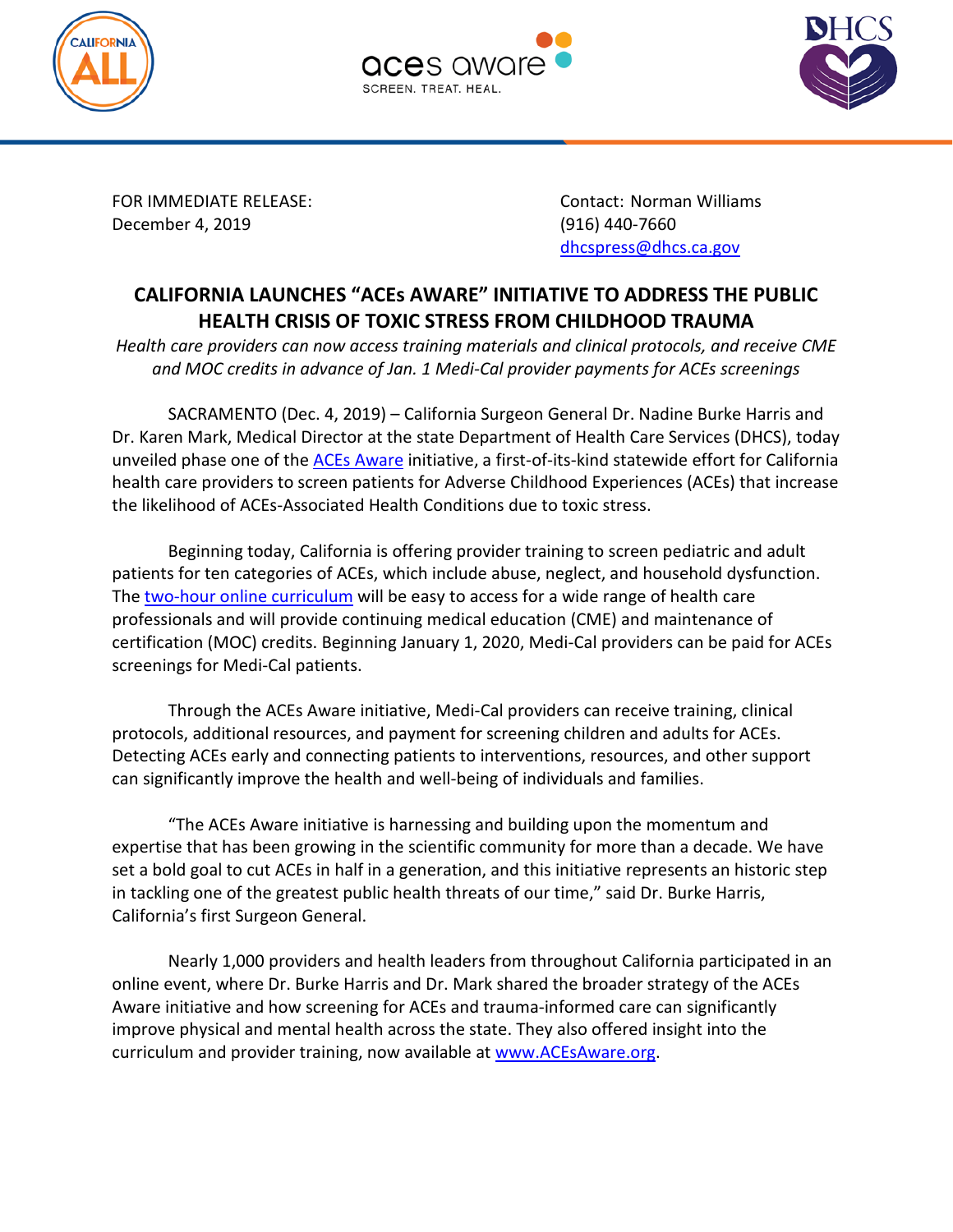





ACEs are stressful or traumatic events experienced by age 18. A consensus of scientific research demonstrates that cumulative adversity, especially when experienced during critical periods of early development, is a root cause to some of the most harmful, persistent, and expensive health challenges facing our state and nation.

Last month, the U.S. Centers for Disease Control and Prevention issued a special report on ACEs and suggested that the prevention of ACEs may lead to a reduction in a large number of health conditions, including heart disease, stroke, cancer, and diabetes, as well as depression, unemployment, and substance dependence.

According to the most recent California Department of Public Health data reporting from the Behavioral Risk Factor Surveillance System (BRFSS, 2017), 63.5 percent of Californians have experienced at least one of the ACEs, and 17.6 percent of Californians have experienced four or more. Nationally, the prevalence rate is similar.

Additionally, research shows that individuals who experienced ACEs are at greater risk of numerous ACE-Associated Health Conditions, including nine of the 10 leading causes of death in the United States, and that early detection, early intervention, and trauma-informed care can improve outcomes.

 "I am proud that California is leading the way on this important work," said Dr. Mark. "Identifying a history of trauma in children and adults and providing treatment can lower longterm health costs and support individual and family wellness and healing."

All providers are encouraged to receive training on how to screen patients for ACEs and respond with trauma-informed care. By screening for ACEs, providers can better determine the likelihood a patient is at increased health risk due to a toxic stress response, which can inform patient treatment. Trauma-informed care recognizes and responds to the signs, symptoms, and risks of trauma to better support the health needs of patients who have experienced ACEs and toxic stress.

Funding for the ACEs Aware initiative comes from Proposition 56 and is part of Gov. Gavin Newsom's "California for All" initiative, which aims to improve health and bolster early interventions for the state's youngest Californians. In the 2019-20 budget, Gov. Newsom provided \$40.8 million to DHCS for ACEs screenings for children and adults enrolled in Medi-Cal, California's Medicaid program.

Additional details about the ACEs Aware initiative are available at www.ACEsAware.org.